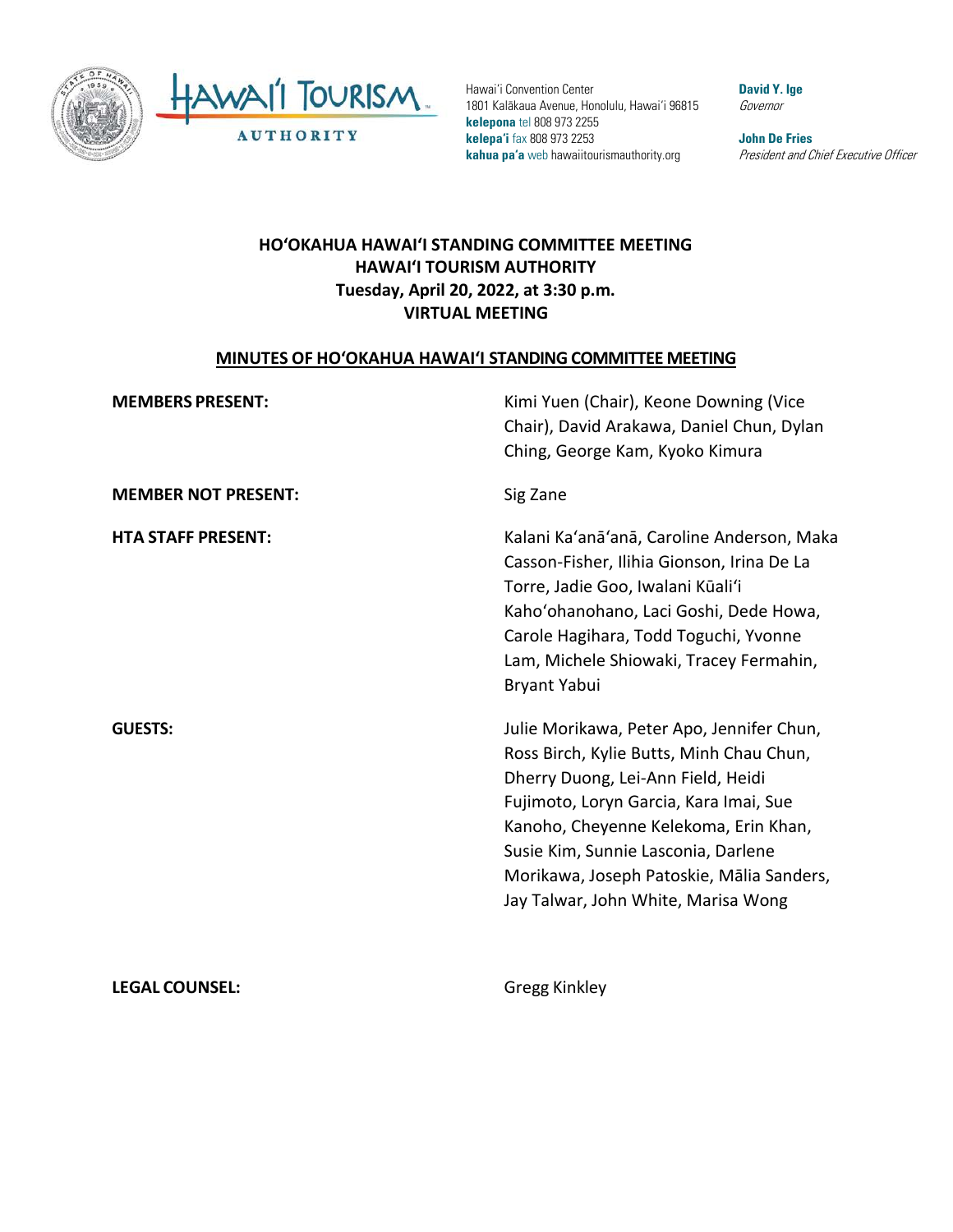#### **1. Call to Order and Pule**

Mr. Casson-Fisher welcomed everyone to the meeting. Mr. Casson-Fisher did the roll call. All members confirmed attendance and that they were by themselves. Mr. Zane was excused from the meeting. Chair Yuen called the meeting to order 3:31 p.m. and asked Mr. Casson Fisher to do the opening pule.

### **2. Approval of Minutes of the March 28, 2022, Meeting**

Chair Yuen asked for a motion to approve the minutes. Mr. Kam made a motion, and Mr. Ching seconded. Chair Yuen asked if there were any questions, but there were none. Mr. Casson-Fisher did the roll call, and the motion passed unanimously.

# **3. Status Update by Director of Planning Caroline Anderson of the Destination Management Action Plans**

Ms. Anderson updated the Destination Management Action Plans (DMAPs). She said they are meeting with the Steering Committee members in the coming week, to update them on the progress of the DMAPs. All of the DMAPs Phase 1 is completed with the exception of O'ahu. She put together an annual report for Phase 1, which includes high-level actions of what had been accomplished.

Ms. Anderson said they had the Hawai'i Island meeting, and O'ahu's Steering Committee meeting, where their progress report was reviewed. They have meetings for Maui and Lāna'i the following day, and a meeting for Kaua'i on April 22. After discussing all the reports with the various islands, they will add the necessary information.

At the Board meeting the following week, Ms. Anderson will present the final reports to the Board members. She said that Moloka'i had a Steering Committee and Advisory Group, and had since merged the two because the majority wanted one group. The group is now called the Task Force. They met with them on April 9, to go over the high priority action items the Task Force wanted to work on. She said they will have another meeting with the Task Force in May. There were no questions from the members or the public.

# **4. Presentation, Discussion and/or Action from ClimbHI and the LEI (Leadership Exploration Inspiration) Program for 2022 on their Current Activities**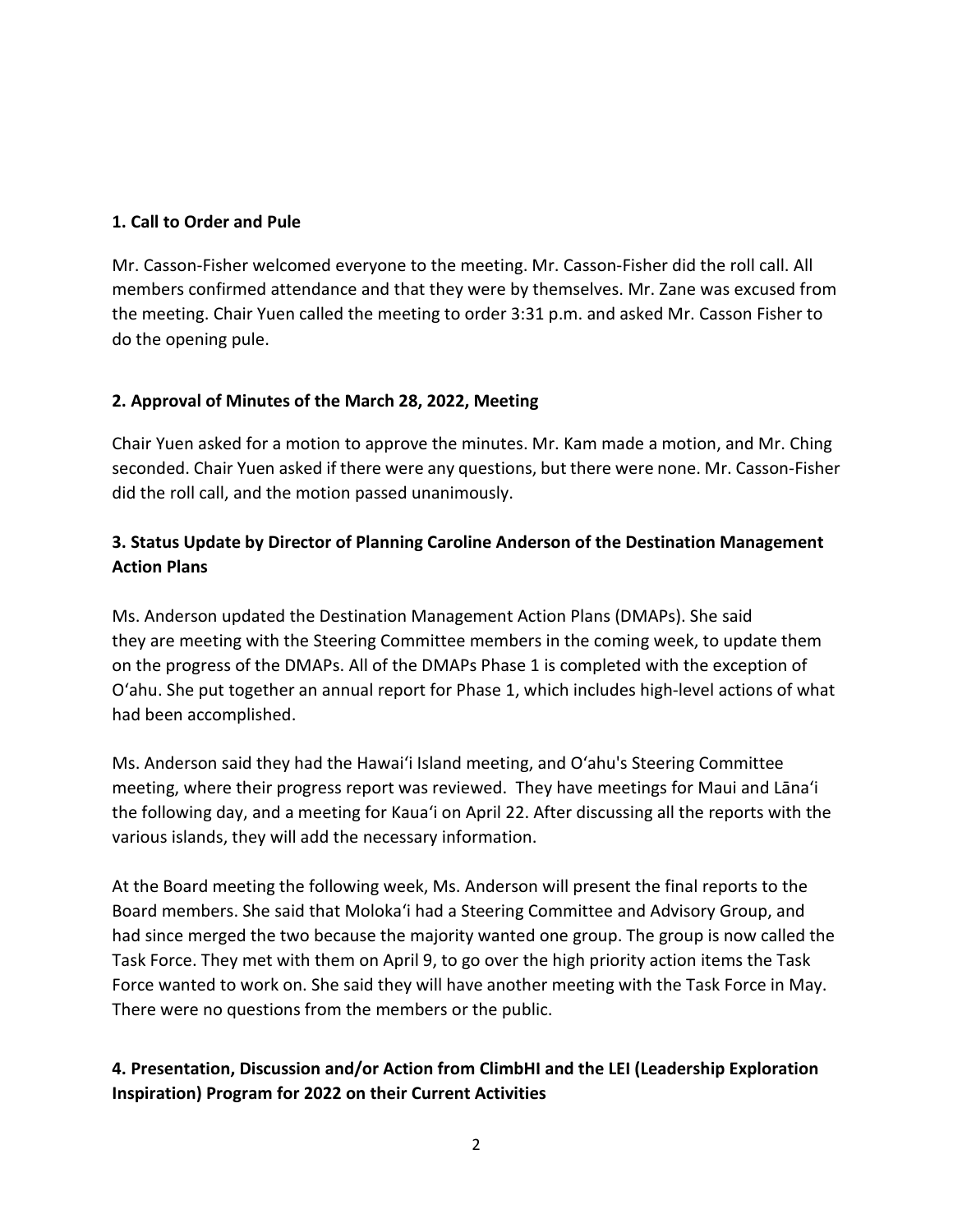Chair Yuen gave the floor to Mr. Ka'anā'anā to introduce the speakers. Mr. Ka'anā'anā introduced Ms. Morikawa, the Founder and President of ClimbHI, a long-term partner of the HTA, and a fellow cohort member of Hawai'i's 20 For the Next 20. He said many at HTA had heard the desire from people in the community, industry, and legislators about the importance of creating a pipeline for the youth into Hawai'i's hospitality industry, giving them resources, and helping them to make the connection to all the opportunities that exist across the hospitality industry. He asked Ms. Morikawa to give an update of the activities for 2022 at ClimbHI.

Ms. Morikawa said that while preparing her presentation, she thought of Judge Ketanji Jackson being confirmed to serve on the Supreme Court. She said what fired Judge Jackson up was when a school counselor told her not to set her sights too high. Ms. Morikawa said it is important to allow students to see that there are pathways forward with a support network.

Ms. Morikawa shared a few videos from students on how ClimbHI has been helping students find pathways for a future in Hawai'i and beyond. Ms. Morikawa said ClimbHI is also working directly with hotels for recruitment opportunities for students. ClimbHI helps students achieve their goals no matter which community they belong to. ClimbHI also connects with individuals and youth that have never had interaction from the business community.

Ms. Morikawa showed slides with a few pictures from their past events and programs. The ClimbHI program does more than engage students in the industry, they help individuals find their leadership skills and find their future. ClimbHI also works in the college community, where students can get involved at ClimbHI with mentorship, cultural and leadership training. This helps ClimbHI guide students for the day, so they can also receive credit.

ClimbHI also supports the teachers; they have a teacher award with HLTA. The roots start from the Leadership Exploration Inspiration (LEI) program, helping teachers understand that there is a network for them. She shared a video of individuals speaking of their experience with the LEI program.

ClimbHI has ventured into other areas as it continues to educate their students to provide them with the resources to take the next steps. The ClimbHI Service Excellence Certificate was born with the support of the HTA, and it launched in 2021. Since the launch, there is a credential program for the Hospitality Pathway associated with Human Services.

Ms. Morikawa said ClimbHI had tied in the aloha spirit law and culture and put that with the Cornell Service Excellence curriculum as well. Over the last year and a half, it reached over 1,500 students, and it has become like an Adopt a School Program. Many of these entities came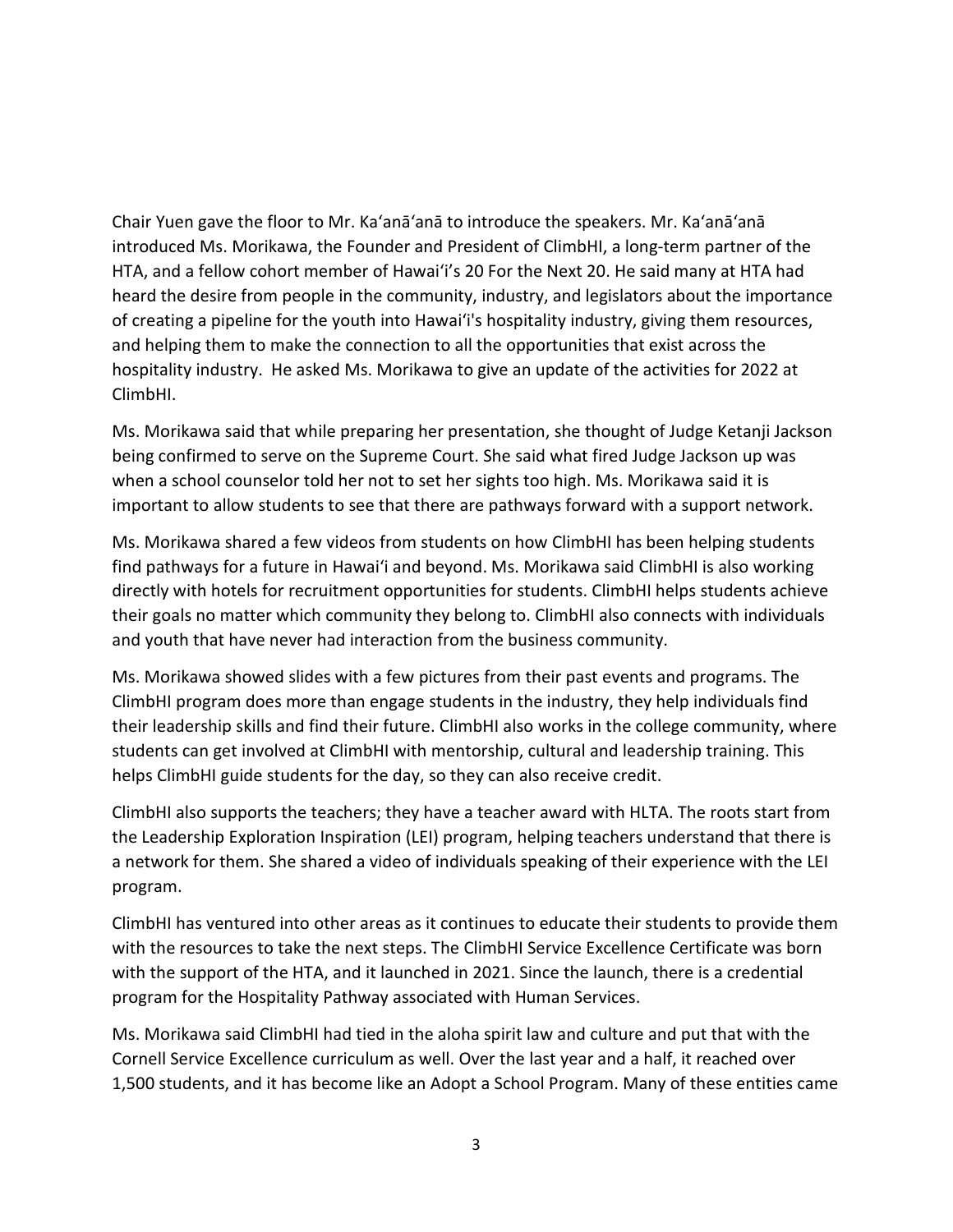on to support students. They can take a school or multiple schools and support them to get their certificate. This gives them all a network that links them directly to the industry.

Ms. Morikawa mentioned they have events and different engagements, and the teachers are connected directly to those businesses. She said they are not just taking a course, but they are also getting linked to see the industry's relevance and their futures. She thanked HTA for all their support, and the program continues to move forward.

She spoke about the ClimbHI Bridge Initiative, a portal that connects businesses and educators. This initiative is also supported by HTA. It is the first of its kind, working towards systematizing workforce development. It is a tool connecting educators and businesses directly, and it goes beyond the industry but starts with hospitality and shows the youth all that is available. Currently, there are over 470 registered opportunity providers live on the portal, with over 3,400 educators live from 158 schools. Ms. Morikawa showed a video of teachers speaking about ClimbHI Bridge.

Ms. Morikawa said the initiative is about solving the challenge of educators wanting to incorporate more workforce development and businesses, but not knowing how to navigate the education space, and achieving State and County goals of improving social capital equitably across all of the islands. It also helps in improving economic self-sufficiency for all.

She said as they move from 2022 to 2023 school years, she wanted to showcase what they were doing moving forward as the Department of Education (DOE) moves from six Career and Technical Education (CTE) pathways to thirteen. She said hospitality was never a Pathway. It was part of Public and Human Services, but would move and have its own Pathway when the thirteen Pathways rolled out. She said in 2023 to 2024 they will be rolled out to the schools. It is not a given as the principals and schools would decide which Pathways they would have. Some schools are only budgeted for one Pathway, and some for two. She said this is why the portal is important, so they can have everything at their fingertips.

ClimbHI is launching a new campaign called Hospitality For Me, and they are looking for HTA support as well. She said Women In Lodging (WIL) had come on board first. She said the concept is building all the resources to hand it to the DOE to get a list of Board members for them to choose from. She said they had put all the different opportunity categories for the DOE onto the portal - guest speaking, career fairs, internships, mentorships, judging, and coaching. She said the challenge for them is to have one hundred companies live by 2023. She said they reached over 32,000 students during COVID, and she hoped to reach even more outside COVID. She thanked HTA for going through the journey with them at ClimbHI.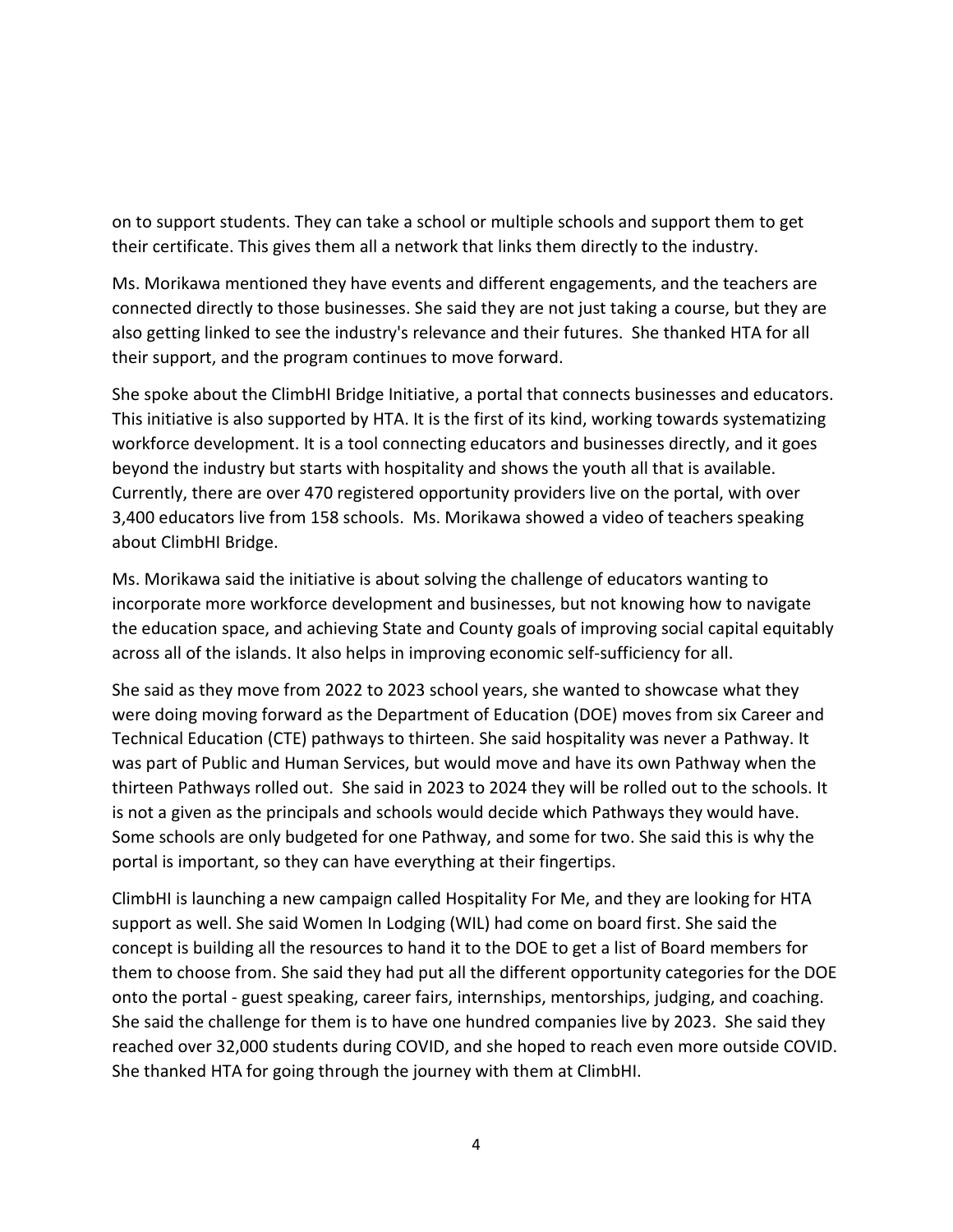Mr. Ka'anā'anā said for the Board's awareness, on calendar year 2022, the ClimbHI program and LEI were supported with Contract 18135 Supplemental 6, and HTA provided \$120,000 to this program.

Mr. Ching asked of how significant was HTA's contribution to ClimbHI. Ms. Morikawa said the majority of the budget goes to the Leadership, the LEI Program. She said they use that for all islands, and a small portion goes to the ClimbHI Bridge. She said they would appreciate even more support as they want to continue with the work.

Mr. Ka'anā'anā mentioned that Ms. De La Torre is the Brand Manager assigned to the contract. She attended various events in the Career Fair at Waipahu Middle and Waianae Middle Schools where Mr. De Fries spoke the opening, and Mr. Ching attended as well. He said HVCB participated on each island, with the island chapters participating as well. He thanked them for their support. Ms. Morikawa further added Mr. Chun was there to present an award on O'ahu.

Chair Yuen asked where the funding came from, and Mr. Ka'anā'anā said from the Future Workforce budget line item. He said it was an existing contract in 2018. He said once they hit the statutory limit, they will have to go back out for the procurement.

Mr. Chun thanked Ms. Morikawa for her presentation, work, and passion in solving workforce issues. He asked about the Excellence Certificate and how they are distributing the certificates. Ms. Morikawa said that it all ties together because they have got the ClimbHI Bridge. It gets sent out to the high schools, and everyone is welcome to use the program. When wishes are made, ClimbHI reaches out to hotels in that community to see if they can support it. She said they had been able to reach all the requests, and twenty-two high schools are utilizing the Certificate program.

Mr. Chun asked about their outreach to the Legislature in terms of what ClimbHI is doing and what HTA's role in it so that the legislators know about their great work and ensure HTA continues to work with them.

Ms. Morikawa concurred and said she would be happy to do presentations or any outreach needed. She clarified that she represents Hospitality and leads this, and no one else is doing that for any other industry. She said all the other industries are eager and trying to come together to follow their model. She mentioned healthcare, Engineering, and the Defense Industry reaching out. She said the Hospitality for Me Campaign and hoped that HTA would continue their support.

Mr. Chun said it would be helpful after the session, to put a briefing together, as he wants the legislators to see her passion, and the proof of the outcomes.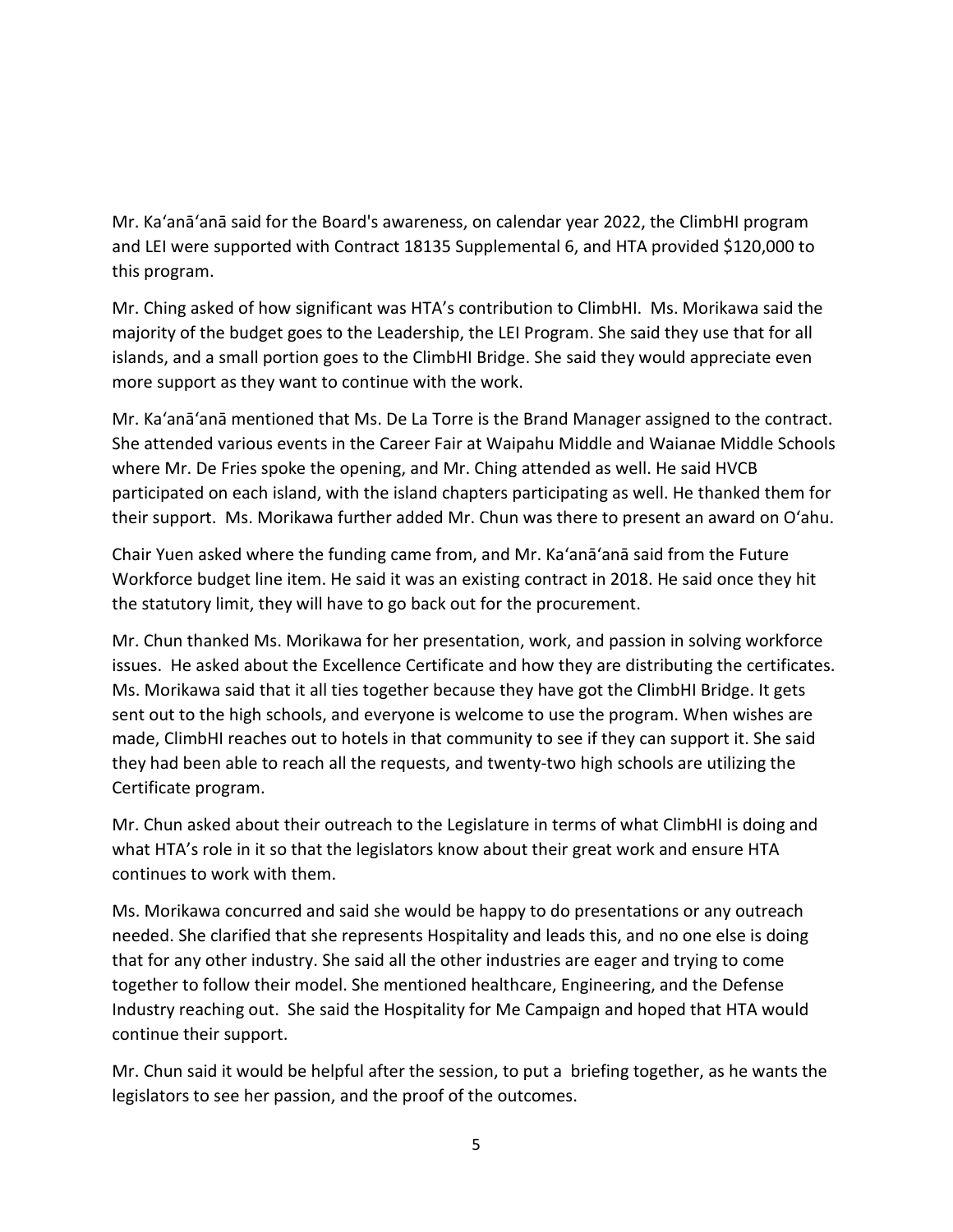Ms. Kimura said WIL fully supports the program.

Chair Yuen thanked Ms. Morikawa for her presentation and echoed everything everyone said. She asked if there had been any movement to integrate natural resource protection or culture into the program.

Ms. Morikawa said it falls under the ClimbHI Bridge, and links everything from every industry, from all aspects together. She said with the Hospitality Challenge 100, by 2023 they want to incorporate all of those aspects into their resources, so that the teachers can find all of that. She said natural resource protection and culture have always been important in their programming and the renewable, sustainable aspects; they had always been incorporated. She said in 2022, they structured the LEI program around showing the mālama campaigns and opening the eyes of their students on how the destination is being marketed.

She reiterated that ClimbHI dealt with many old ʻŌlelo Hawai'i schools that are anti-tourism. After meeting with the schools, their impression became positive about the industry. She said it was about the grassroots initiative.

Chair Yuen mentioned that even with the DMAPs, they were getting into the grassroots, and commended Ms. Morikawa for doing this in the schools as well, and bridging everything on behalf of the industry.

There were no questions or testimony from the public.

## **5. Presentation, Discussion and/or Action Regarding Restoring Hawaiian-ness to Resort Areas including Waikīkī**

Mr. Downing would lead the discussion, and Mr. Apo on behalf of NaHHA, the Native Hawaiian Hospitality Association, would present and share the document titled, Restoring Hawaiian-ness to Waikīkī.

Mr. Downing said he was concerned after a Board member said that Waikīkī was not Hawaiian anymore after a discussion about putting a zip line in Waikīkī. He thanked Chair Yuen, Mr. Ka'anā'anā, and Mr. Casson-Fisher for reaching out to start the discussion again. He said the discussion is about how they can maintain their Hawaiian-ness. He said they could do a few things. One could be to create a template that could be used in other resort places in Hawai'i. He said Waikīkī is special to him, and he spoke about the founder, Dr. Kanahele. He said they should start the discussion again and keep it in the front of their minds instead of in a book.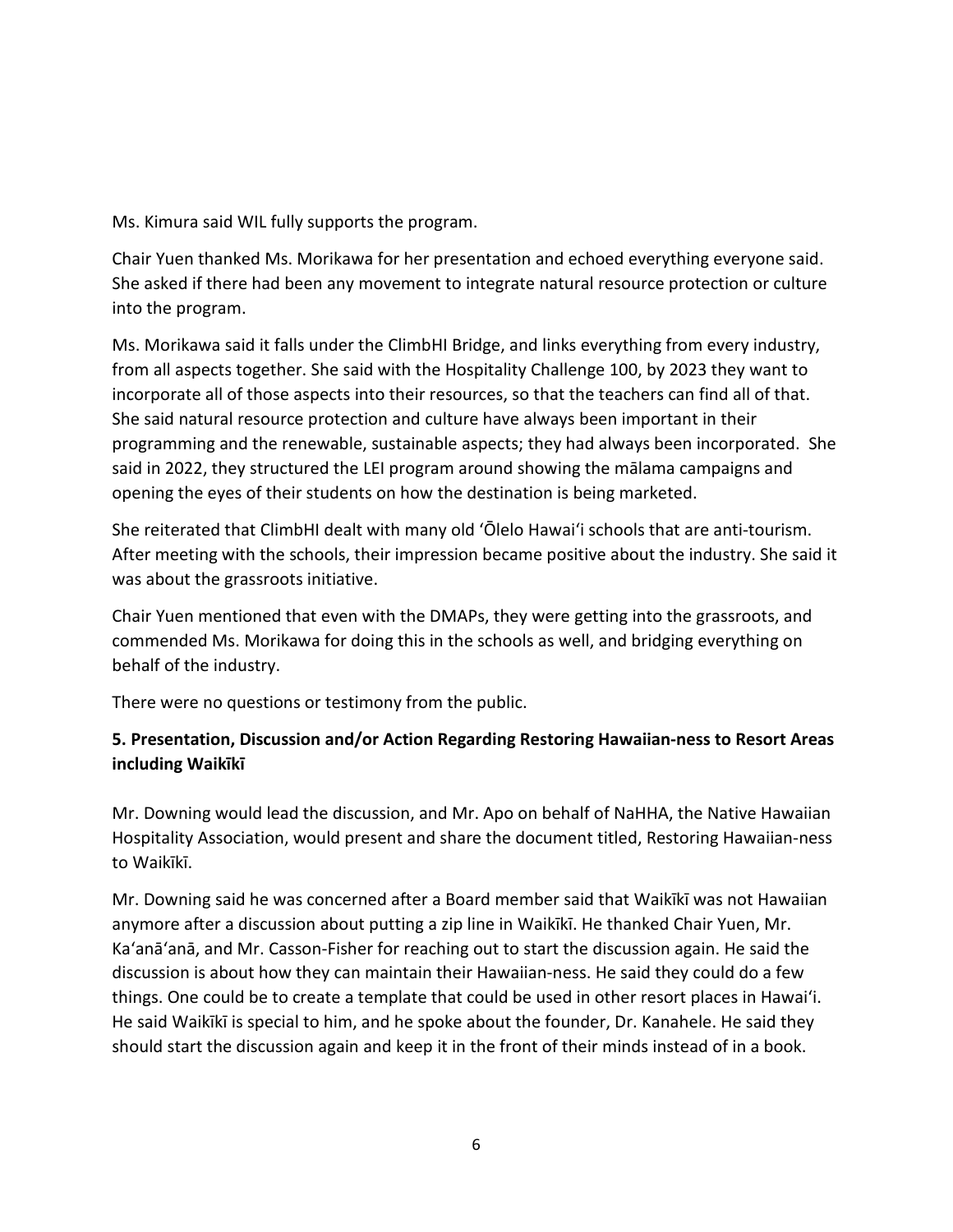Mr. Casson-Fisher pointed out that the original document by Dr. Kanahele is on page 25 of the meeting packet. Page 97 is the update by Mr. Apo for the Waikīkī Improvement Association (WIA). He introduced Mr. Apo on behalf of NaHHA to speak about the update.

Mr. Apo said he was happy this was given the attention it needs, as he has been waiting for this for years. He said it is important for everyone to read through the update, and that Dr. Kanahele's model that he fashioned should be applicable anyplace in Hawai'i. It is not just about Waikīkī as Mr. Downing pointed out. He said all of Hawai'i is under what he calls the negative aspects of tourism creep. He said they must focus on three important aspects in the report – 1). Dr. Kanahele's vision of Waikīkī on page 5, 2). the historical context on why the report came about, the original, and the update on page 7, and 3). a sense of place dialogue and the visitor experience on page 72.

Mr. Apo explained what the update was. The 144 recommendations came about after Dr. Kanahele walked Waikīkī, day after day for months, with a notebook. He went through all of Waikīkī and began making notes about things he felt could improve with respect to a sense of place. Mr. Apo mentioned when Mayor Harris was elected in 1994, he was concerned about Waikīkī, as it had gone through a period where there was very little money in both the public and the private sector being invested in maintenaning Waikīkī, to take care of a certain sense of place.

Mr. Apo said the investment in Waikīkī dropped immensely, and it was a period where locals were getting upset about what was going on in Waikīkī. After that, the mayor fell into line with the recommendations with Dr. Kanahele's effort. The city helped fund it because besides Dr. Kanahele, Kenny Brown, and Rick Egged from the WIA were all involved who created a little synergy; therefore, the Department of Waikīkī Development was started. Christina Kemmer was the first Director. Mr. Apo said when he came in in 1994, he was the Director of Culture and Arts for the city and county of Honolulu and then eventually became Director of Waikīkī Development.

The 144 recommendations took about six months, and they looked at every recommendation that Mr. Kanahele had. He said it was interesting to read what was being proposed, the ambitions, and what succeeded.

He said there was no defined center of gravity concerning finances, and trying to join the public and private sector was difficult because of the huge responsibility on both sides. So, the idea of Hawaiian Sense of Place became an official initiative. He hoped that HTA could take a look at the framework as a great opportunity. He said it seemed to be coming at the right time with the DMAP dialogue and the new leadership.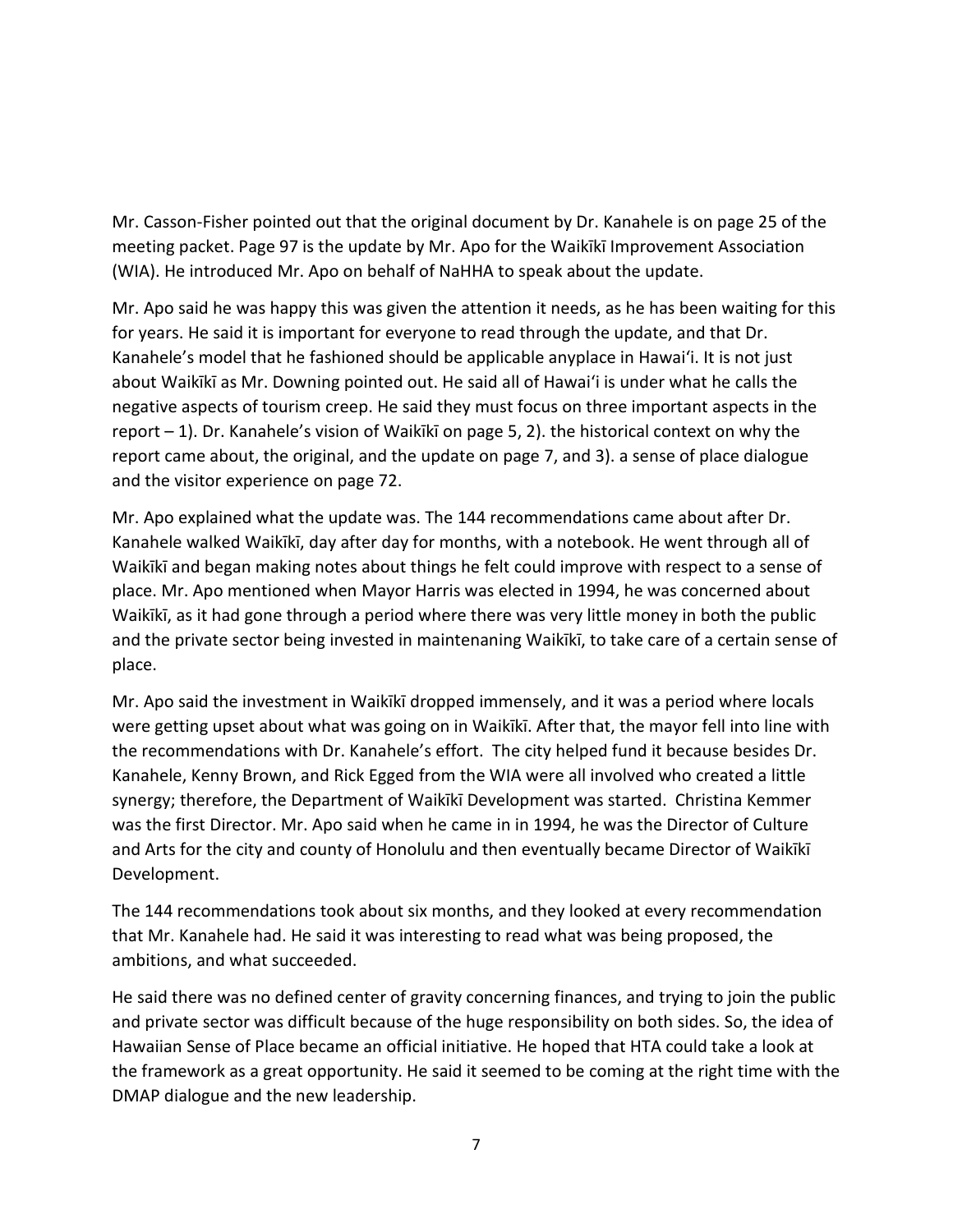He mentioned that the document is not the end, but just the beginning. He said it is a model that can fit anywhere. He noted while Mayor Harris was in office, that they worked on restoring awareness to Waikīkī, which inspired him to move forward on the rebuilding of the entire area (Waikīkī Historic Trail) that stretches from the police substation to Kapi'olani Park on Kalākaua Avenue.

Mr. Downing said he thought the WIA did a good job on the revision, and now is the time for HTA to do something. He said not to look at the 144 recommendations but wanted to see what are the top three things that HTA can commit to do. He went back to the concept that the community wanted to see something. He said they must focus on the top three and get it done.

Mr. Apo concurred with Mr. Downing, and said it is one step at a time. He said the issue between the private sector and public sector is a huge hurdle. He mentioned that over half of Waikīkī is Hawaiian owned and this often shocked people. For example, Bishop Estate, Queen's Hospital Systems, Queen Lili'uokalani Trust, and International Marketplace. These property ownership starts from the beach to the Ala Wai Canal. It is ironic to have this discussion when these lands should be Hawaiian land. He said there are only two open spaces: the Kapi'olani Park and Fort DeRussy. Mr. Apo said trying to restore Hawaiian-ness to Waikīkī is a real challenge, but it can be done. He said something that the government could do, which Mayor Harris did, is ensure they always provide some kind of Hawaiian program to be written into lease agreements whenever investors come in.

Chair Yuen said he made a good point about the Ali'i Trust and the land ownership, and HTA should reach out to the leadership at the Ali'i Trust.

Mr. Apo mentioned that Kamehameha Schools realized it was a mistake when designing and building the Royal Hawaiian Shopping Center, where the land and ocean space were separated. Its renovation in 2007 opened up the shopping center, and Hawaiianized it with a small park by the shopping center's center stage. Chair Yuen also mentioned the re-development of the International Marketplace that was highly controversial, where they tried to integrate a lot of Hawaiian-ness back into that space.

Mr. Apo said the Hawaiian sense of place came down to the people. He said the industry could make sure the people and the employee population have the right kind of training, it is about how they interact. It will be a win-win if they understand this concept; the institution wins, the investor wins, the visitor wins, and the locals win with that kind of management scenario.

Mr. Ching said he appreciated everything Mr. Apo mentioned. He said he was fortunate to work on Queen Emma land at the Outrigger Waikīkī. He said he was there for twenty years, and Dr. Kanahele's training is what they used. He spoke about the hospitality triangle, teaching this to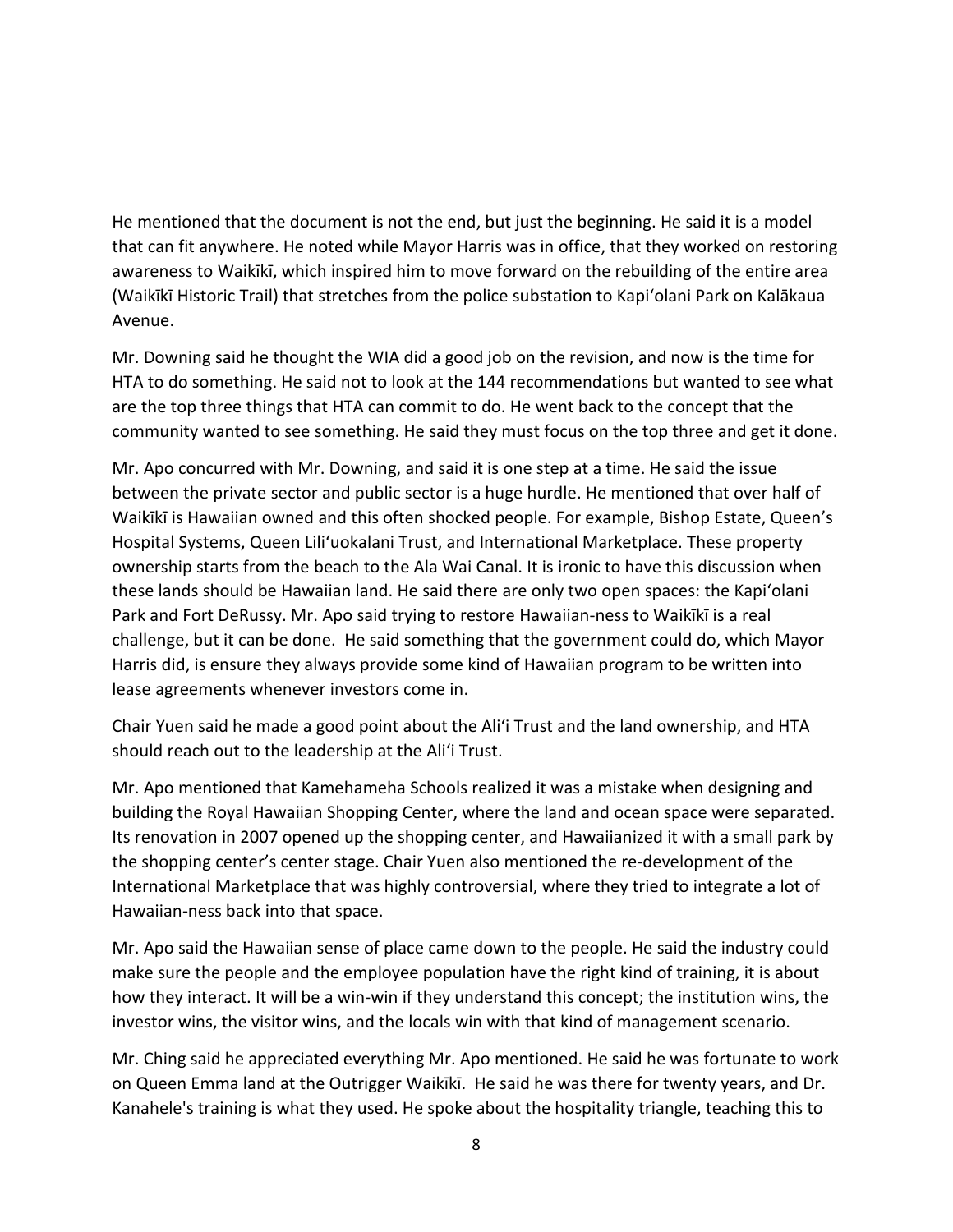the staff is important, and teaching them that the guest is important. This would create a synergy between all. He said this helped approach the visitor industry and guests in their homes to teach them about Hawai'i. He encouraged everyone that the training works and that they do not have to reinvent the wheel as it is all readily available.

Mr. Apo thanked Mr. Ching for his comments. He said if the entire industry had the opportunity to go to this type of training, and if there were programs like that for the kids, it would make a huge difference. He said it is not a huge investment either.

Mr. Downing said they have to remember that Hawaiian-ness and creating a sense of place is not necessarily only for the visitor, but how to give the local Hawaiian-ness, and their sense of place, instead of feeling like they were pushed out. He said if they create a sense of place for the locals, they radiate a sense of place to the visitor.

Mr. Apo reiterated that is what the training does. It affirms that the local people are important and that they are not a servant, and that they can stand with dignity and honor. He said Aloha is about extending love and friendship to each other.

Mr. Ching said ironically a lot of the locals who come to Waikīkī were kind of like visitors because they did not know or had lost respect for Waikīkī for the things that they had heard or seen. He said the key component is the Aloha that comes with the people, especially the locals. He said most people do not even know what Waikīkī means, so everybody is kind of a guest in many ways, even though there is more entitlement for locals. He said he loved it when the locals visited, relearned or rediscovered what a special place Waikīkī is.

Mr. Apo encouraged everyone to read the three sections that he mentioned earlier, as it is a good framework to get people to start thinking.

Mr. Ka'anā'anā asked the members to give him and Mr. Casson-Fisher until the meeting in May 2022, to select three Chairs and Vice-Chair, to bring back as recommendations to include as part of HTA's Fiscal Year (FY) 2023 planning, budgeting and program request.

Chair Yuen said that would be great, and Mr. Downing suggested they should select five and then pick three from there.

Mr. Kam thanked Mr. Ka'anā'anā and said Mr. Apo's insight was pertinent, but it is dated. He said if they talk about Mālama Kuʻu Home, they have great opportunities, and Dr. Kanahele's training resonates strongly with everyone. He said the DMAPs are incredible, but they are in and for the communities. Waikīkī is the largest fish pond, and it needs more special care and understanding. He said they must all come together with Mr. Ka'anā'anā and his team, to give the updated version of restoring Hawaiian-ness to Waikīkī. He mentioned what they spoke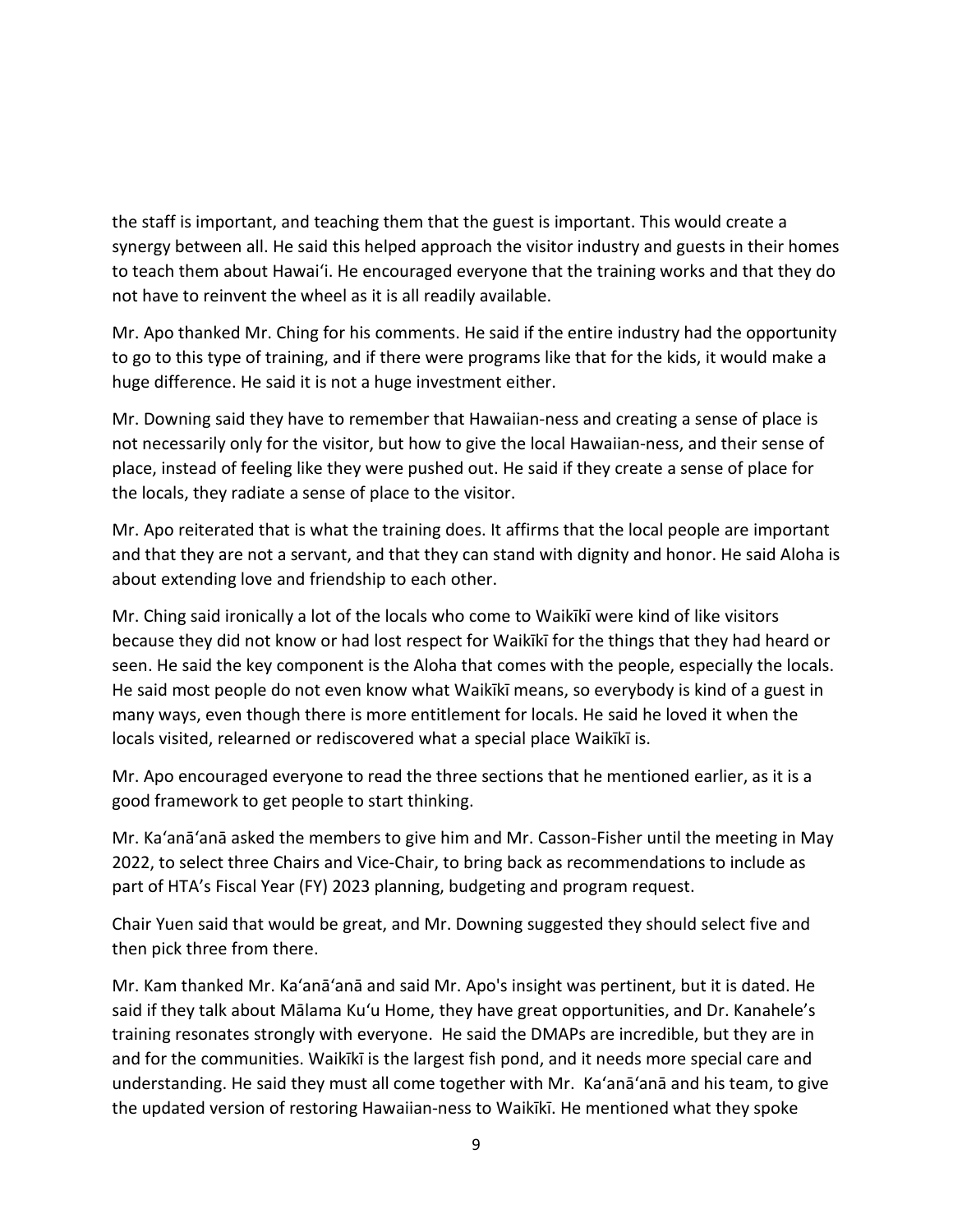about it at the previous month's meeting, and with Mr. Apo's report they have the opportunity to do something special. He said he spent 30 years in Waikīki, and had worked with Mr. Downing's father would check to ensure all public facilities work. He said to make it a great place to visit; they have to make it a great place to live. He said HTA can play a leadership role to bring the light back to it. He said if they put in a concerted effort and hold true to what Dr. Kanahele and what Mr. Apo expressed, it is a great start on their journey to Mālama Kuʻu Home. He said he is looking forward to the 2022 updated version of opportunities.

Chair Yuen said they should also start looking at the other resort areas on the neighbor islands as well. She suggested to Mr. Ka'anā'anā that maybe that funding request needs to increase, so they can do this on a large statewide scale.

Mr. Kam concurred with everyone. He said him and Mr. Ching talked about giving people reasons to stay in Waikīkī and helping them realize how special Waikīkī is. He said they must all fully share and embrace their best Aloha with everybody.

Chair Yuen concurred and said perhaps every space should be different and have its sense of place unique to it, regardless of what island it is, or what side of the island it is.

Mr. Apo mentioned WIA had appointed a new Board member, Mike White, the general manager of Kā'anapali Beach Hotel, who helped Dr. Kanahele with his book. Mr. White has the working model for his hotel and pointed out that he would be a good resource for the HTA.

Mr. Ka'anā'anā suggested not creating new programs but deepening the support for existing programs. He mentioned Chair Yuen's point about the resort area, Hawaiian culture initiative, that it may be one of the opportunities where they deepen that commitment, as they have started to do the planning for the procurement and outreach to various community stakeholder groups. He said one of the resounding needs that continue to come back is how to support Hawai'i's Creative – the musicians, hula practitioners, weavers, carvers, etc. as they have been out of work for so long. He said this would need more funding to make the impact bigger for them.

Chair Yuen said this is great, as HTA has the steering committees that have the attention of all the counties too, so they have the network to help if there were any issues.

Mr. Apo said he felt great about the timing, as HTA has the right people in the right places.

Mr. Downing thanked Mr. Apo for his insights. He said HTA has the opportunity to make these ideas materialize.

Mr. Apo said he feels like he is finally at a place where the torch is passed.